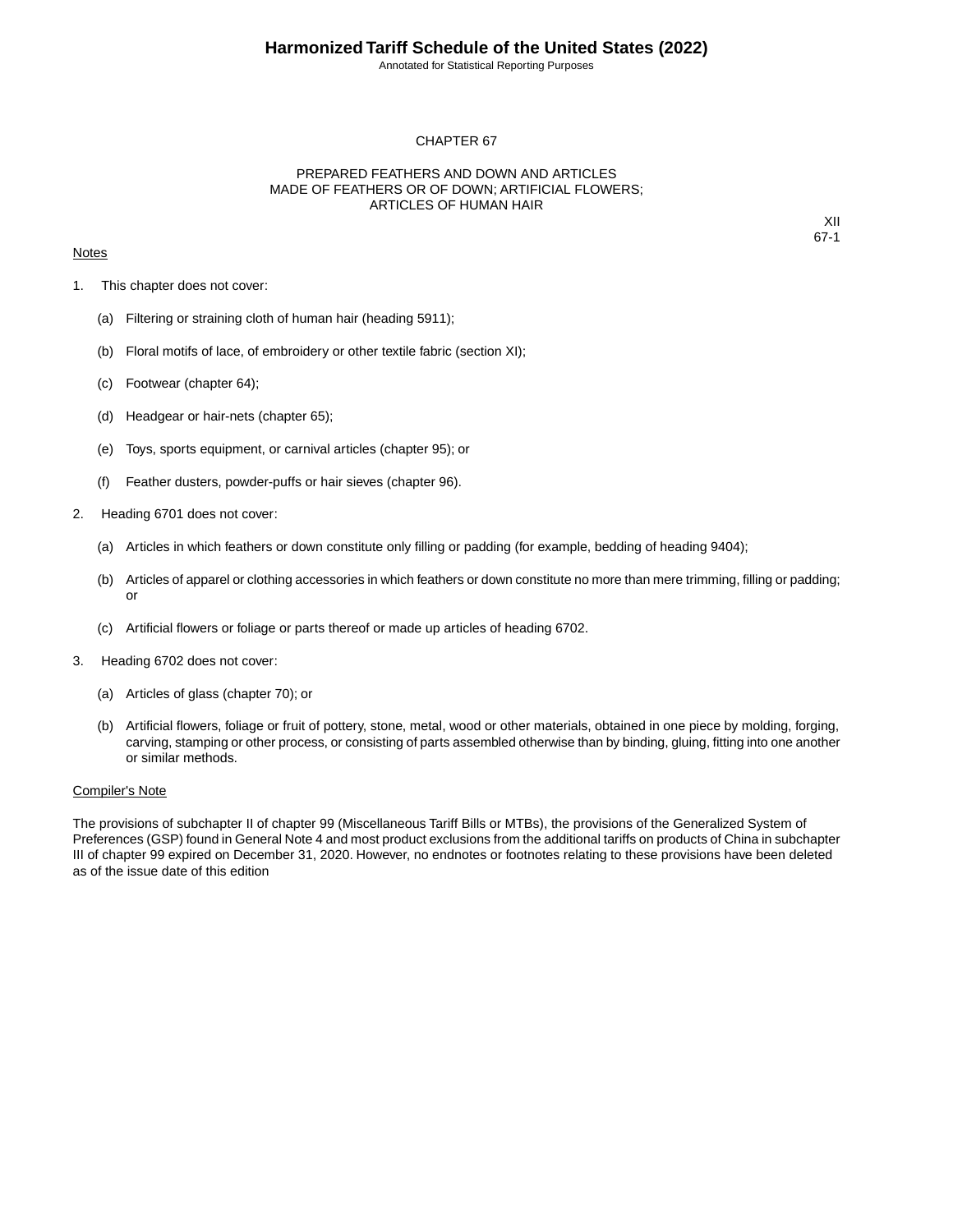# **Harmonized Tariff Schedule of the United States (2022)**

Annotated for Statistical Reporting Purposes

| Heading/              | Stat.       |                                                                                                                                                                                                                          | Unit                  |                       |                                                                                |                |
|-----------------------|-------------|--------------------------------------------------------------------------------------------------------------------------------------------------------------------------------------------------------------------------|-----------------------|-----------------------|--------------------------------------------------------------------------------|----------------|
| Subheading            | Suf-<br>fix | <b>Article Description</b>                                                                                                                                                                                               | of<br>Quantity        | General               | Special                                                                        | $\overline{2}$ |
| 6701.00               |             | Skins and other parts of birds with their feathers or down,<br>feathers, parts of feathers, down and articles thereof (other<br>than goods of heading 0505 and worked quills and scapes):                                |                       |                       |                                                                                |                |
| 6701.00.30 00         |             |                                                                                                                                                                                                                          | No 4.7% <sup>1/</sup> |                       | Free (A*, AU, BH,<br>CL, CO, D, E, IL,<br>JO, KR, MA, OM,<br>P, PA, PE, S, SG) | 60%            |
| 6701.00.60            | 00          |                                                                                                                                                                                                                          |                       |                       | Free (A*, AU, BH,<br>CL, CO, D, E, IL,<br>JO, KR, MA, OM,<br>P, PA, PE, S, SG) | 60%            |
| 6702<br>6702.10       |             | Artificial flowers, foliage and fruit and parts thereof; articles<br>made of artificial flowers, foliage or fruit:                                                                                                       |                       |                       |                                                                                |                |
| 6702.10.20 00         |             | Of plastics:<br>Assembled by binding with flexible materials such as<br>wire, paper, textile materials, or foil, or by gluing or by                                                                                      | No                    | . 8.4% <sup>2/</sup>  | Free (A*, AU, BH,                                                              | 60%            |
|                       |             |                                                                                                                                                                                                                          |                       |                       | CL, CO, D, E, IL,<br>JO, KR, MA, OM,<br>P, PA, PE, S, SG)                      |                |
| 6702.10.40 00         |             |                                                                                                                                                                                                                          |                       |                       | Free (A*, AU, BH,<br>CL, CO, D, E, IL,<br>JO, KR, MA, OM,<br>P, PA, PE, S, SG) | 80%            |
| 6702.90<br>6702.90.10 | 00          | Of other materials:                                                                                                                                                                                                      | No                    | $4.7\%$ <sup>4/</sup> | Free (A*, AU, BH,<br>CL, CO, D, E, IL,<br>JO, KR, MA, OM,<br>P, PA, PE, S, SG) | 60%            |
| 6702.90.35 00         |             | Other:                                                                                                                                                                                                                   |                       |                       | Free (A*, AU, BH,<br>CL, CO, D, E, IL,<br>JO, KR, MA, OM,<br>P, PA, PE, S, SG) | 71.5%          |
| 6702.90.65 00         |             |                                                                                                                                                                                                                          |                       |                       | Free (A*, AU, BH,<br>CL, CO, D, E, IL,<br>JO, KR, MA, OM,<br>P, PA, PE, S, SG) | 90%            |
| 6703.00               |             | Human hair, dressed, thinned, bleached or otherwise worked;<br>wool or other animal hair or other textile materials, prepared<br>for use in making wigs or the like:                                                     |                       |                       |                                                                                |                |
| 6703.00.30            | 00          |                                                                                                                                                                                                                          |                       |                       |                                                                                | 20%            |
| 6703.00.60 00         |             |                                                                                                                                                                                                                          |                       |                       |                                                                                | 35%            |
| 6704                  |             | Wigs, false beards, eyebrows and eyelashes, switches and<br>the like, of human or animal hair or of textile materials; articles<br>of human hair not elsewhere specified or included:<br>Of synthetic textile materials: |                       |                       |                                                                                |                |
| 6704.11.00 00         |             |                                                                                                                                                                                                                          |                       |                       |                                                                                | 35%            |
| 6704.19.00 00         |             |                                                                                                                                                                                                                          |                       |                       |                                                                                | 35%            |
| 6704.20.00 00         |             |                                                                                                                                                                                                                          |                       |                       |                                                                                | 35%            |
| 6704.90.00 00         |             |                                                                                                                                                                                                                          |                       |                       |                                                                                | 35%            |
|                       |             |                                                                                                                                                                                                                          |                       |                       |                                                                                |                |

XII 67-2